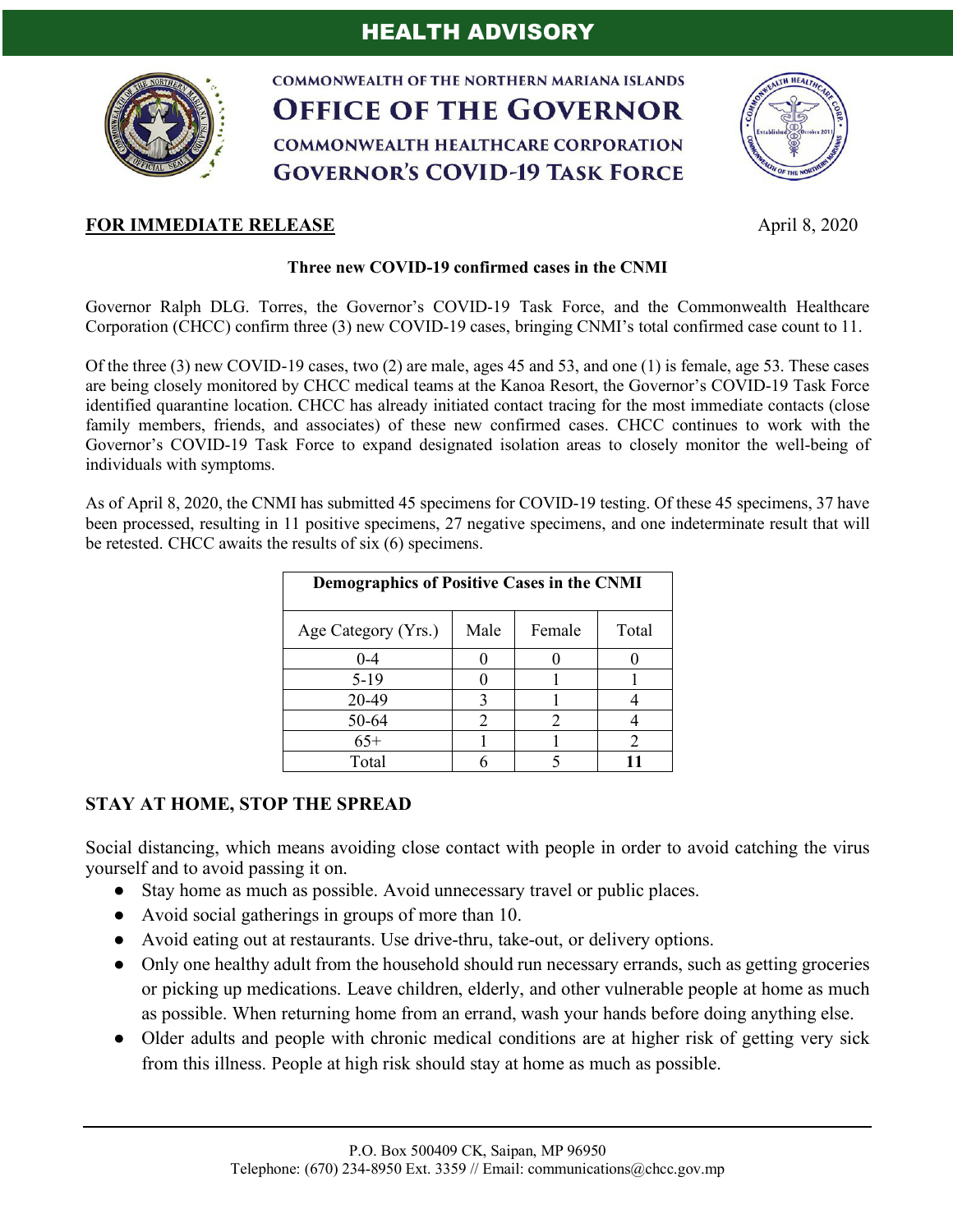- Create a household plan of action https://www.cdc.gov/coronavirus/2019-ncov/prepare/checklisthousehold-ready.html
- Ensure 30-day supply of all medicines.

Continue good hand hygiene:

• Wash your hands for at least 20 seconds with soap and water, avoid touching your face, cover coughs and sneezes with a tissue or your sleeve.

Know the signs and symptoms of COVID-19 and what to do if you become symptomatic:

- Stay home when you are sick and if you recently traveled to a place with COVID-19. Selfquarantine means:
	- Choosing a room in your house that can be used to separate sick household members from others.
	- Washing your hands often with soap and water for at least 20 seconds. If soap and water are not available, use an alcohol-based hand sanitizer.
	- Avoiding touching your eyes, nose, and mouth with unwashed hands.
	- Limiting visitors

The CHCC appreciates the patience and understanding of the community at this time. To obtain general information about the CNMI COVID-19 response, please contact the Governor's COVID-19 Task Force Hotline at 287-0046 This number is available Monday to Sunday 7:00AM-7:00PM

For medical information about COVID-19, please reach out to the COVID-19 Infoline at the following numbers: 285-1542/1672/1352/1854 These numbers are available Monday to Sunday 7:30AM-8:00PM

For mental health support and helpful tips during a crisis please call the Mental Health Support Line at 285-1856/1857 These numbers are available Monday to Friday 7:30AM-4:30PM.

For more information about DIY face coverings, please visit https://www.cdc.gov/coronavirus/2019 ncov/prevent-getting-sick/cloth-face-cover.html

For more information about CHCC programs, please follow CHCC on Facebook, Instagram, Twitter at @cnmichcc, check out our website at www.chcc.gov.mp or call us at (670) 234-8950.

For information on the overall CNMI COVID-19 response, please follow @GovernorCNMI on Facebook, Instagram, and Twitter.

This health advisory may be found online at http://www.chcc.gov.mp/pressrelease.html